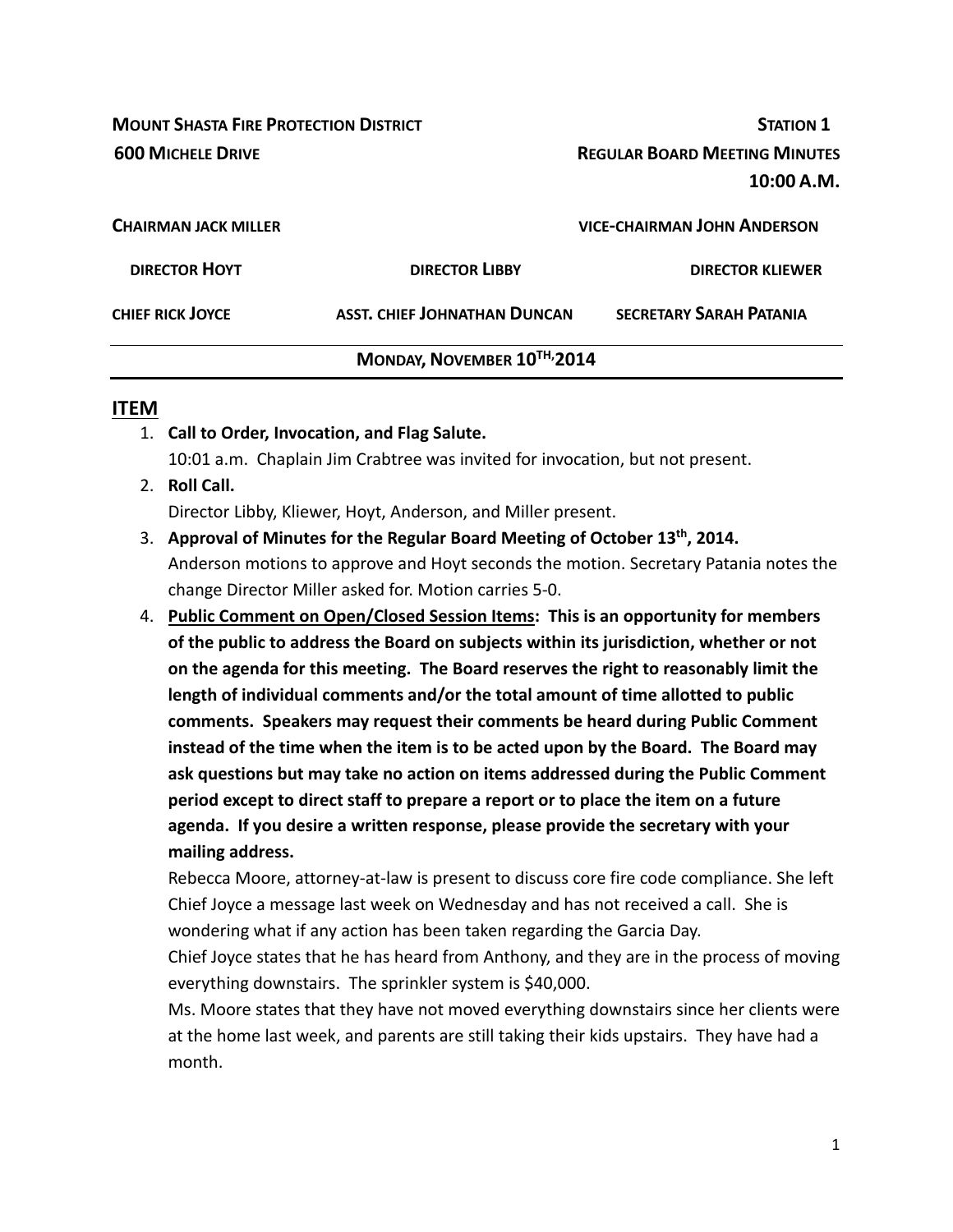Chief Joyce states that they were going to be moving it downstairs, because the sprinkler system was too expensive, and that he will follow up with them. Social Services will also be coming out to re‐inspect since the daycare will be in a different location. He will definitely get in contact with them.

Ms. Moore states that as of last Thursday and Friday this had not been done. They have not followed the building code on the stair‐case. She confirms that they will be moving it to the downstairs. She has the right under the lawsuit to do their own inspection. She is trying to time it correctly. She also states that they have had 30 days, and it seems reasonable that they could have done it in that time, but she thanks the District for their efforts and trusts the system will do its job eventually.

Chief Joyce states that two weeks ago he was told that they would be moving it downstairs.

Ms. Moore states that she will be following up.

5. **Cash Report** 

\$37,023.25 total Inter‐fund Cash as of 10/31/2014

6. **Old Business and Board Directives from Previous Meetings**

# 6a. **Discussion and Possible Action to review Five‐Year‐Plan, update and make changes as needed.—Director Libby**

Director Libby states that there are many things that we have accomplished since the last five year plan, and we have added some items to it. The last copy was from 2011. He and Chief Joyce met to review this, and they have put check marks on the items that have been accomplished. The copy of the draft is in the agenda packet. He asks for the Board to review it, and then to bring it back next month for approval. He encourages the Board to offer suggestions that they would like to see.

Director Miller refers to page 7 on the new draft. He refers to item e—in reference to Board Directors receiving mandated training. He wonders who is monitoring this.

Director Libby states that we have done this through the online training at Golden State Risk Management.

Director Miller also asks about Station #1 expansion, and why Station #2 has been left out.

Director Libby states that we will add Station #2 back on, and that we are looking to do fundraising with a hunt. Mark Marshall at Golden State is the person he needs to contact to find out more. He has the detailed plans for Station #2, and the next step is to sit down with a contractor and price it out. He has given the plans to one contractor, but because it is not a "shovel‐ready" job, he does not seem interested.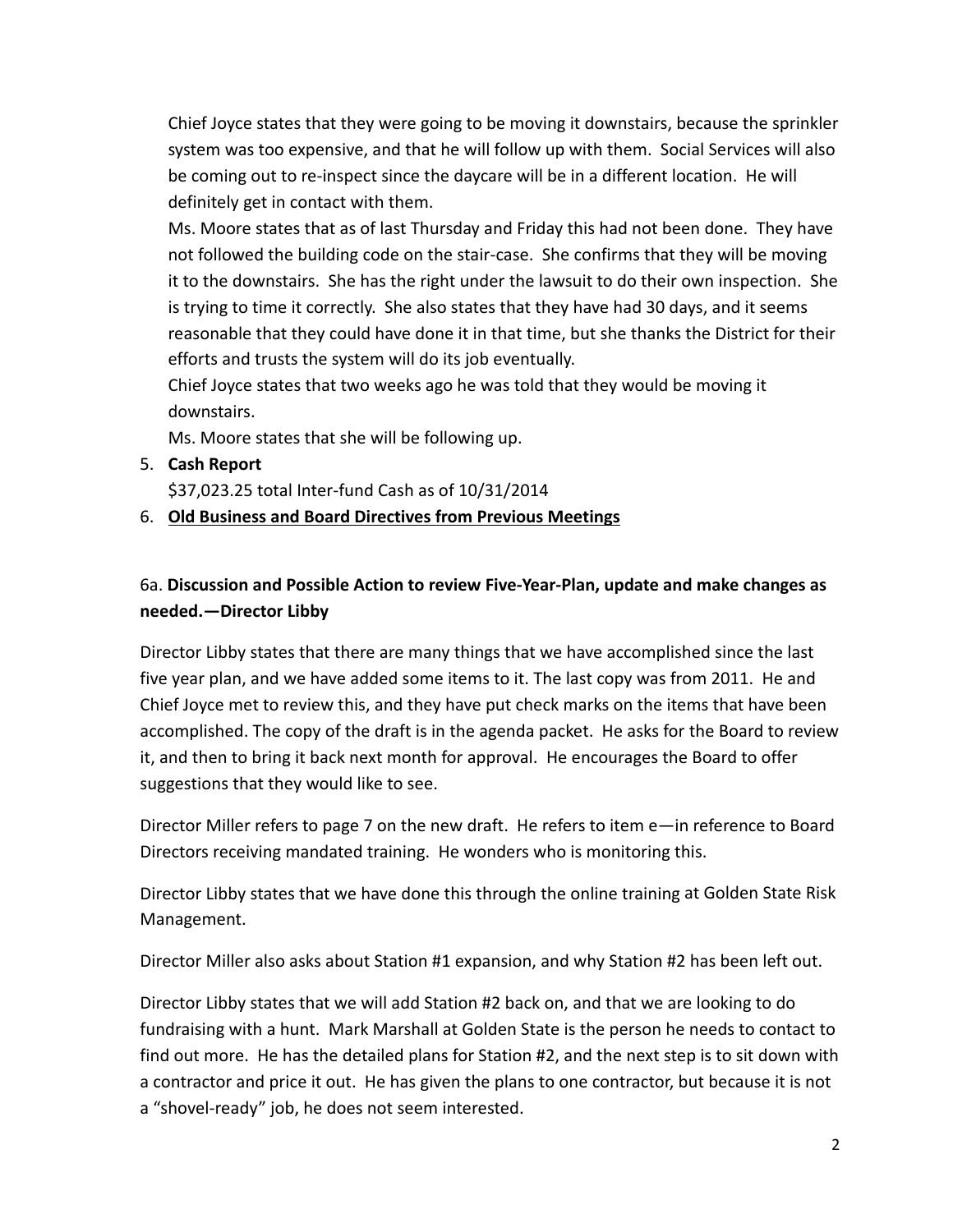Director Miller then asks if they have to go by the prevailing rate.

Director Libby states that if the auxiliary takes on the project of remodeling St#2, we will not have to do a prevailing wage. If the District were to take on the project, then they would have to.

John Anderson suggests Richard Hessler. He states that he will contact him, and have him contact Director Libby.

Director Miller asks about the ISO rating, and whether we need to appoint an advisory committee.

Chief Joyce states that we will not hear back for about 4‐6 months, and he suggests that we wait to appoint a committee until then.

Director Kliewer asks if Chief Joyce is going to discuss the ISO process during his Chief's Report. He also wanted to speak to the five‐year plan, and states that we will be reviewing the inventory this month and next and this will possibly remind us of something we need to update in the five‐year plan.

Chief Joyce states that he can mention it during the report.

Director Libby states that the five‐year plan is like our Bylaws. Even if it is approved at the next meeting, we can still add items to it.

Secretary Patania asks, through the chair, if we need to put a dollar amount, and whether we need to put the fiscal year the item was completed.

Director Libby states that no, we do not need to put a dollar range, and yes, we should put the fiscal year down that those items were completed.

Director Miller wants to know about the water tender, and where we would house it.

Chief Joyce states that the first order of business is to replace the Type III engine.

Director Libby states that the five‐year plan is just a goal.

Director Miller states that Castella, Hammond Ranch, and the District have a water tender, and that a water tender at the north end of the District would be a godsend.

Director Libby states that the tender they would look at would be smaller.

Chief Joyce states that he would get a Type II or Type III. It would hold around 1500 gallons.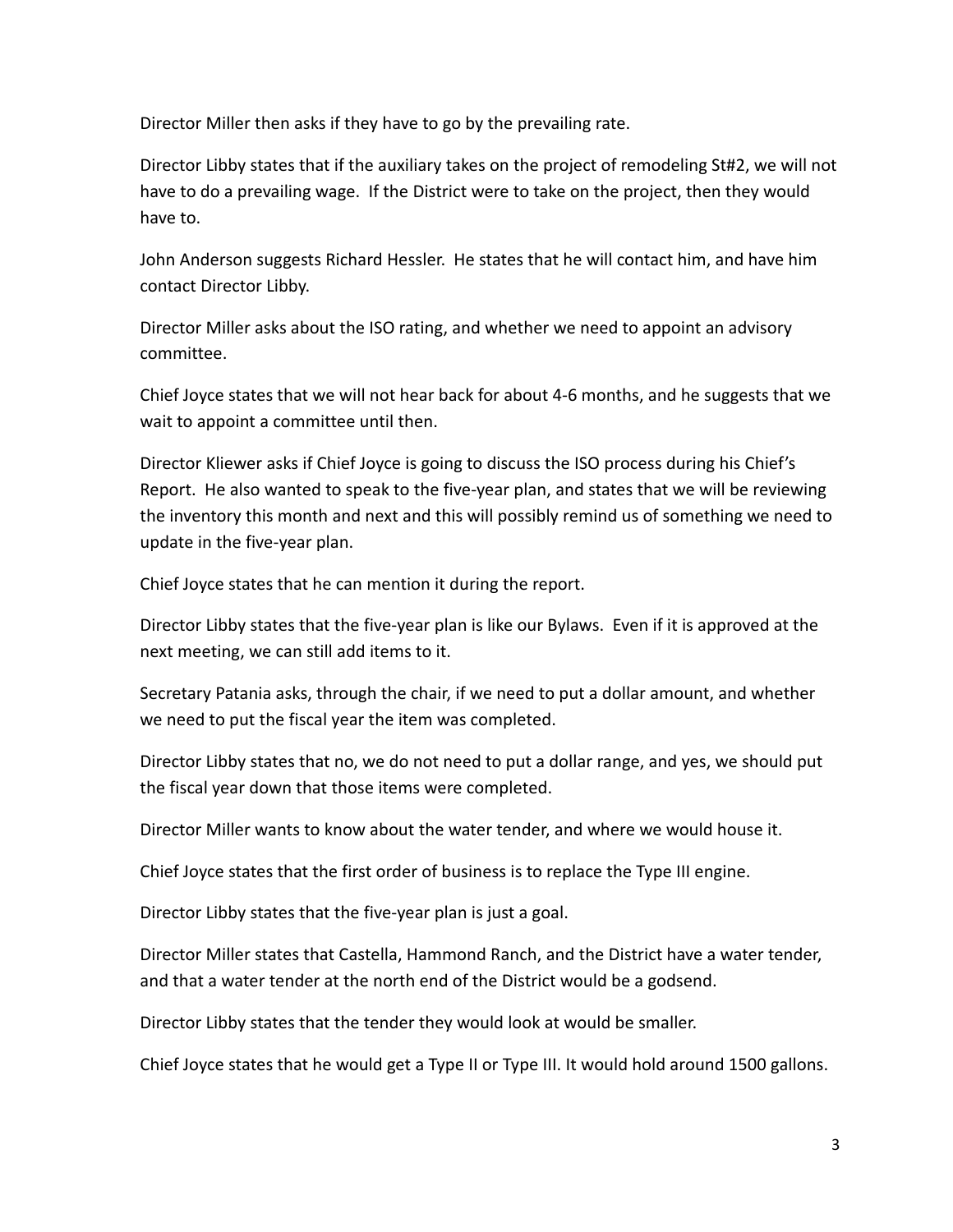Director Libby states that one of ISO's requirements is to have a place to house your equipment.

Director Kliewer moves back to 5e regarding completing mandated training of Ethics and Harassment training every two years.

Director Libby asks that we put this in the five-year plan so that we know what training they need to have.

Director Miller asks the Secretary about when she receives notices for training.

Secretary Patania states that she receives updates from Golden State Risk Management, and that much of the training can be done online through their Target Solutions program. She will be checking on when the Board members had their last training and letting them know when they need to complete it by.

Director Miller thanks Secretary Patania for this.

Director Libby asks if Secretary Patania took down all the changes, and if they need to meet to review it to let him know.

#### 6b. **Discussion and Possible Action on reviewing potential PTO policy.—Director Libby**

Director Libby states that he went through Anderson Fire District originally. Originally he had a different accrual amount, because he was basing it on 24 hour shifts, and this is based on an 80 hour pay period. He asks the Board to review it, or they can approve it if they think it works.

Director Miller likes that he has added the idea of Kin‐Care.

Director Libby states that it was in the document previously, it is just a different font.

Secretary Patania asks, through the chair, if Director Libby received her email about her discussion with Marina at Aiello, Goodrich, and Teuscher. She mentioned that a caveat is that when you have a PTO policy it lumps the vacation and sick time together, and that when a person quits or is terminated, you have to pay out whatever they have accrued because it is considered wages earned. She can send this policy to County Counsel for review as well.

Director Libby states that we should write something up in regard to this, and add it in. He will get page three to Secretary Patania.

Director Kliewer asks if it makes a difference if an employee is terminated.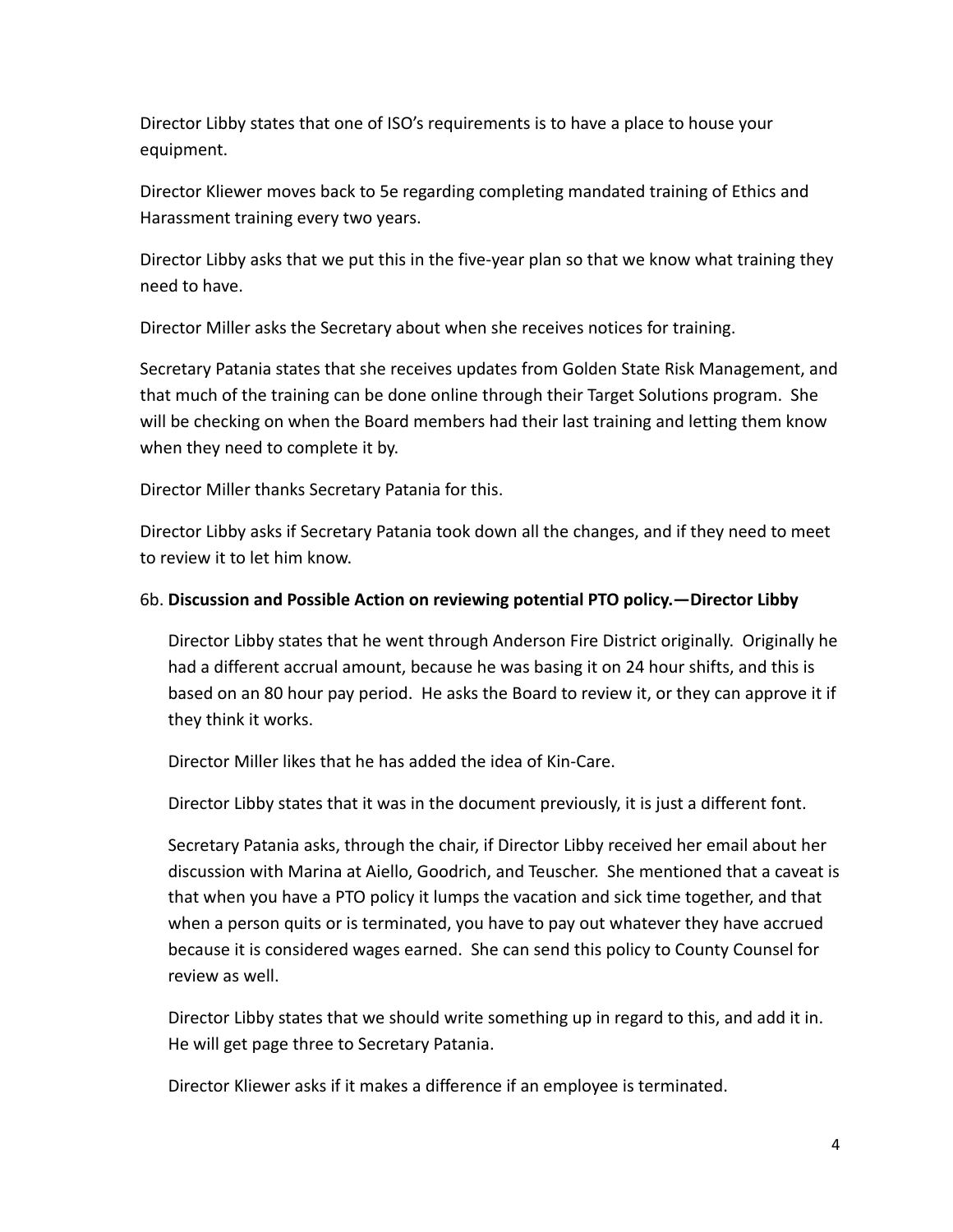Secretary Patania states that it is considered wages earned, so it has to be paid. If the Board chose to break the PTO policy into two different categories—vacation time would be considered wages earned, where sick time would not. Because it is a PTO policy it is lumped together and is considered wages earned. Another thing the Board has to determine is whether they will pay out the PTO at the end of the year if it is unused or not.

Director Libby suggests that we put a cap on what they accumulate, and that we want to make sure that they take their time off, and if we ever get hourly employees this will be even more important. Do we want to put a cap on the time at 300 hours, and then they can cash out a portion of it?

Director Anderson states that he thinks the proper way is to have a cap.

Director Libby states that they either have to cash it out, or lose it, which would put a burden on the budget. We need to keep on our employees as Board members to take their time off, and it is up to them to report to the Secretary when they take their time off.

Director Anderson states that typically it is a take it or lose it, because it could cause unnecessary financial burden on the budget.

Director Miller asks if we know what policies other special districts use, or what the county uses.

Director Libby states that this policy was written years ago when Chief Mauck was on, but it was never approved. Clyde Davis and Charlie Mauck were paid chiefs. We researched this back then.

Director Miller wants to clarify that Director Libby has gone to a corporation to find this policy, and he is curious if there is a difference since we are a governmental policy.

Director Libby states that he went with Anderson and Shasta Lake Fire District when he was researching. He thought it was passed until it was brought to his attention when it was not. If we enact a policy of "use it or lose it", what cap will we put on this?

Director Kliewer is curious if we need to meet with Rick or Johnathan about this.

Director Libby states that he did meet with Chief Joyce, and that he felt that paying out at the year‐end would put a strain on the budget.

Secretary Patania comments that it is not necessary, just something the Board has to decide how they want to handle.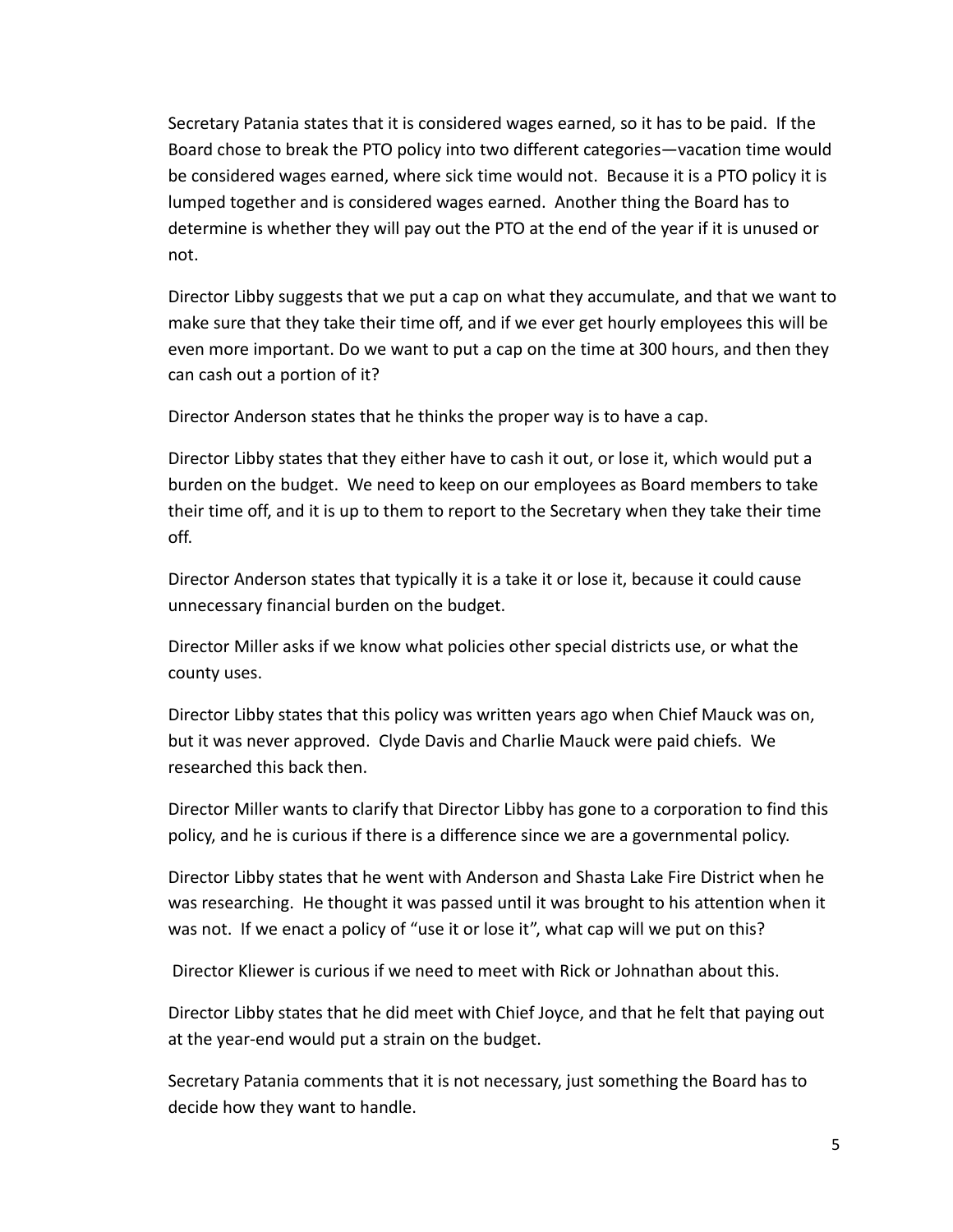Director Libby states that if a person was terminated, regardless of the reason, we would still have to pay the PTO that they have accumulated. For instance, if they left at the end of June and still had a week of PTO, it would have to be paid out. The only option we have is to decide if they will be able to cash out at the end of the year or not. We can say that they use it or lose it annually.

Director Anderson states that it would be easier to be annual rather than fiscal.

Director Miller asks how would be best from a payroll standpoint.

Secretary Patania states that since she would have to report it on W2s, it would be best annually.

Director Libby asks if it would be best to make changes as they must take it or lose it annually from January  $1<sup>st</sup>$ -December 31 $<sup>st</sup>$ .</sup>

Director Kliewer motions to accept the policy as written with an additional "use it or lose it" addendum, with the effective date as being Jan  $1<sup>st</sup>$  through December 31<sup>st</sup>on an annual basis. Director Hoyt seconds the motion, and the motion carries 5‐0. It is asked that the Secretary sends it up to County Counsel for review.

## 7. **NEW BOARD BUSINESS AND POSSIBLE ACTION**

# 7a. **Discussion and Possible Action on appointing Chairman and Vice‐Chairman for 2015.—Chairman Miller**

Chairman Miller states that the ballot that is being passed out is for Chairman. These are turned into the Secretary for review. The same procedure is followed for Vice‐ Chairman.

John Anderson is voted for 3/2 as the Board Chairman starting December 2014. He thanks the Board and accepts the position.

Jack Miller is voted for 3/2 as the Board Vice‐Chairman. He thanks the Board and accepts the position.

#### 7b. **Report on Inventory—Director Kliewer/Chief Joyce**

Director Kliewer introduces the topic and states that the inventory has an impact on our budget and our five‐year plan. He directs the Board to the spreadsheet in the agenda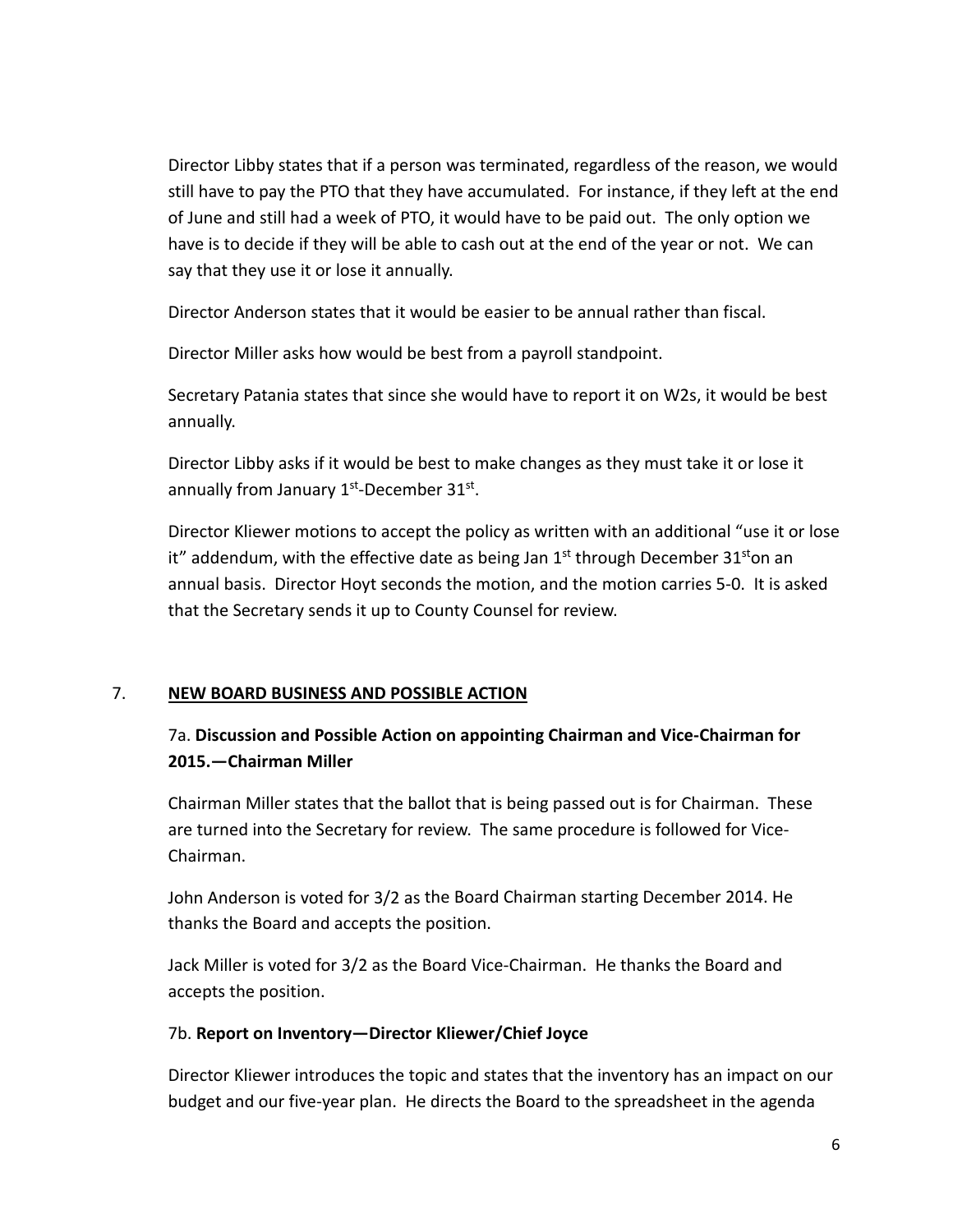packet. He wanted to bring this in because we need to have a working relationship with the Chief, and know when certain items are going to time out, and when we need to replace them. This should be reviewed annually. We are starting with the higher budget items. We will look at the smaller items next month. The Chief and Secretary will organize them to best keep track of them. He shows that it details the purchase price and depreciation and asks for any questions.

Director Anderson asks what percentage they are using for depreciation.

Secretary Patania states that she had Logan Castle at Aiello, Goodrich, and Teuscher help her with this spreadsheet and she recommended using 10%

Director Anderson confirms that the Generac is not depreciated at a full 10% because it was purchased mid‐year.

Secretary Patania states that this is correct.

Director Kliewer asks the Chief to tell the Board what equipment he anticipates needing in the next five years. He knows that they will need a new wild‐lands vehicle.

Chief Joyce states that they are looking to sell 4613.

Director Anderson asks what determines whether it is wild‐lands equipment.

Chief Joyce comments that it has to do with Typing. It has to do with pump gpm, ladder complement, hold at least 750 gallons of water, and so many ladders. The only thing that needs to be replaced from this list is the PPV fans.

Director Kliewer comments that anything on this list below \$2000 drops off of this list.

Chief Joyce details that this list is based on what our purchase price was above a certain amount.

Secretary Patania adds that the Board set the fixed asset threshold at \$2500. Anything on this list was purchased at a price at or above that amount that is depreciated.

Director Anderson asks if this is for tax purposes.

Secretary Patania states that this is something the Auditor's office requests as a reference.

Director Miller asks about the port‐a‐tank.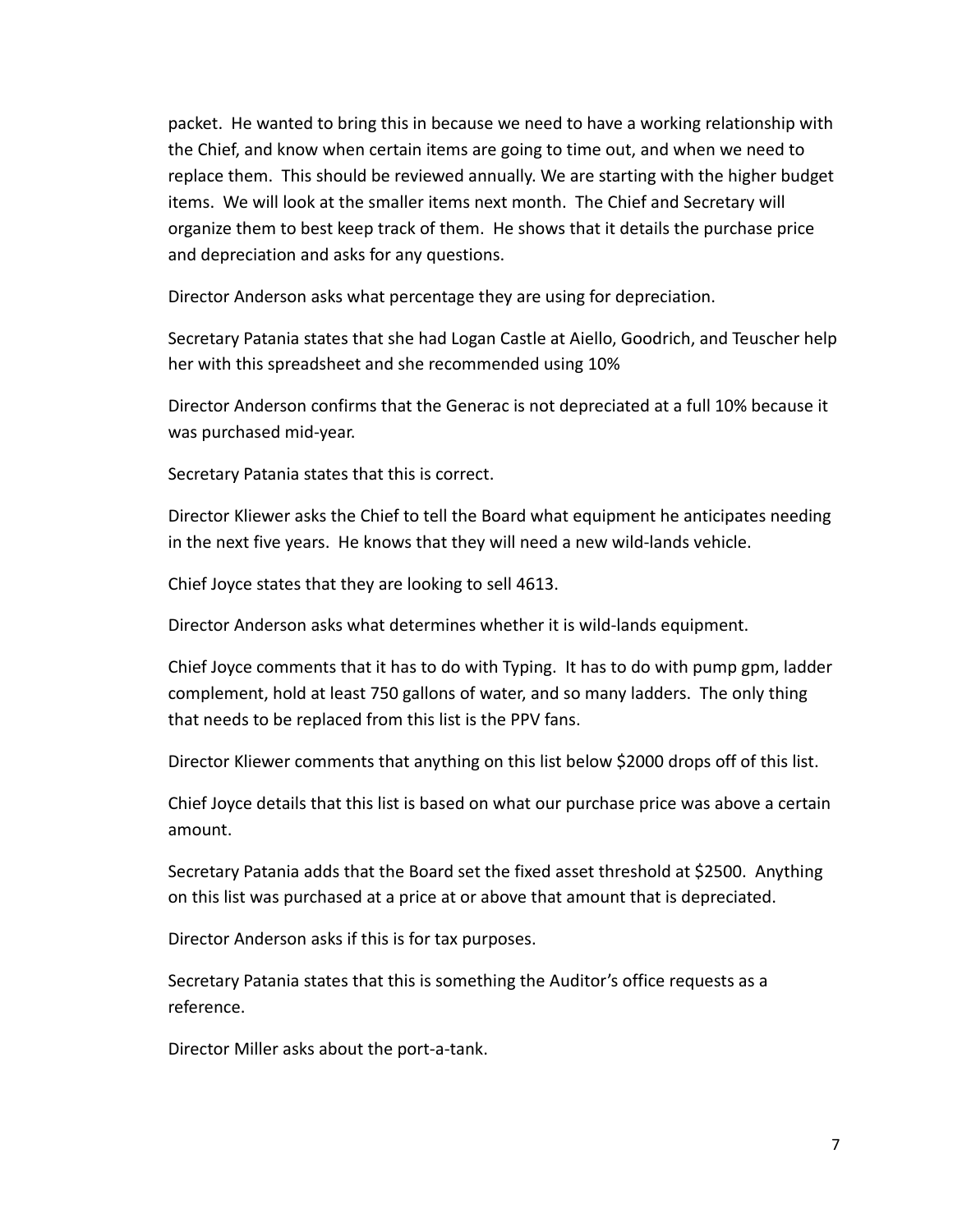Chief Joyce states that they have a brand new one at Station #2 and they have one that is going to be brand new because they have a replacement liner for it, and it is did not cost over \$2500. Everything on this list that is grayed out on the list are being donated to COS. They are the hydraulic tools and he will be filling out a donation form to do so at the college. We are getting new hydraulic tools.

Director Miller asks about turnouts.

Director Anderson asks about how he decides what to keep.

Chief Joyce states that they will keep turnouts that are in good use. We will be getting new ones through the FEMA grant. The grant stipulates that we have to donate the ones we currently have. We also have a grant for county-wide extrication tools. We will be donating the Genesis Hydraulic tools to the College. He has a form that he has to fill out to donate these. We are keeping the International that has the hydrostatic pump on it, and getting rid of the other one.

Director Kliewer states that next time we will look at the total inventory. It does become a budgetary need even if it is less than \$2500, because it does add up.

Chief Joyce states that when he does the breakdown of inventory, he will try to break them down into categories.

Director Kliewer states that this is an important process for budgeting, especially with regard to the five‐year plan.

Director Miller states that the first out is an engine over 25 years old. He thinks that 4610 is almost to that point.

Chief Joyce states that they will be getting new equipment prior to this date. They hope to have first out for a wild‐land engine.

Director Miller states that we want to be able to rent out our engine to Cal Fire like we did this summer, so it is good to keep the equipment updated.

Director Kliewer suggests that we bring this to the Board on an annual basis, and he thinks that this is excellent, because it reminds us of the whole process.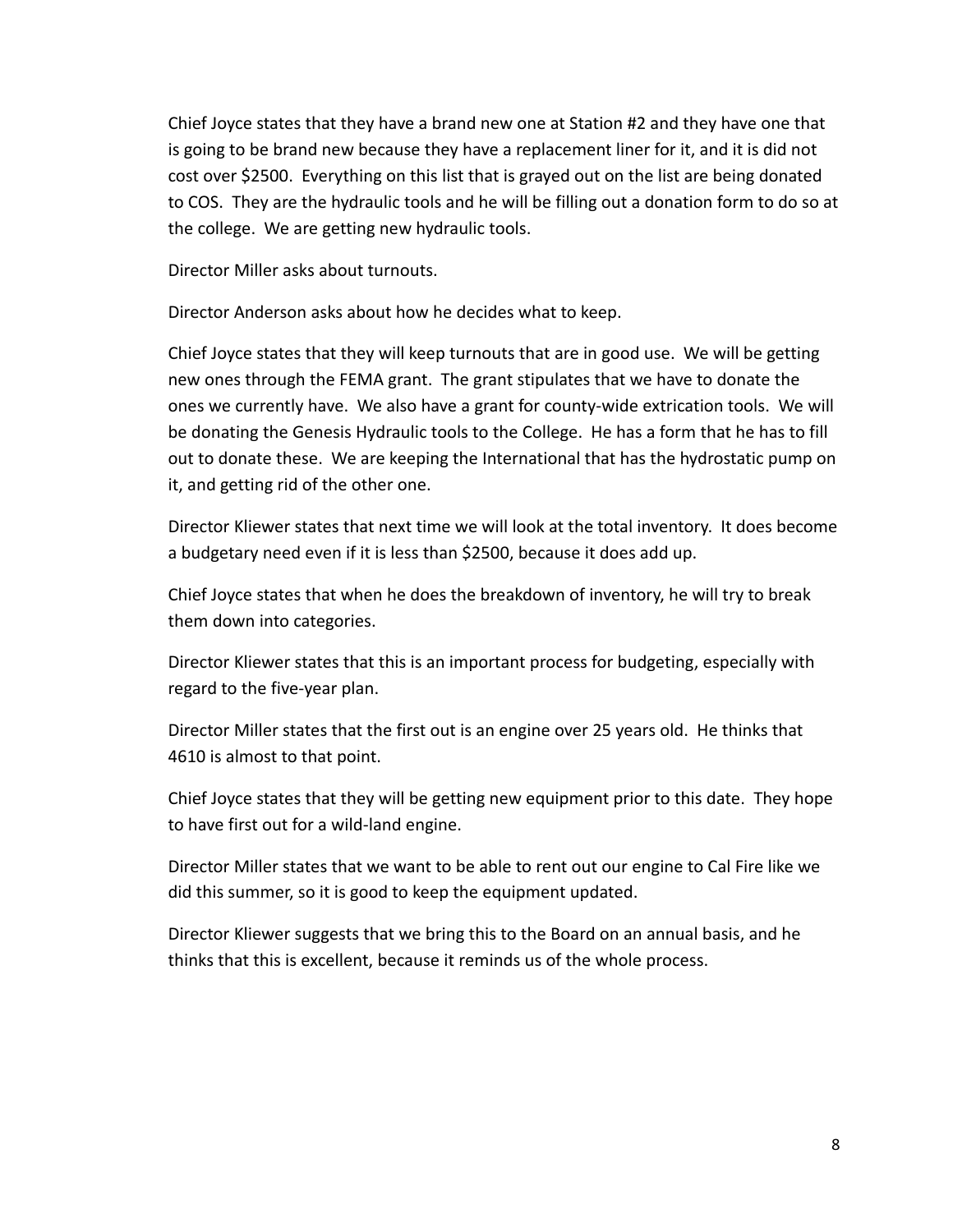# 7c. **Discussion and Possible Action on reviewing and updating our cost recovery program with Resolution #11102014‐A—Chief Joyce**

Chief Joyce explains that we have been doing this for some time, but need to update the program to include billing to non‐emergency calls that border on abuse of the 911 system. A letter has also been prepared to send to citizens that this pertains to.

Director Kliewer motions to approve the resolution, and Director Hoyt seconds the motion. A roll call vote is performed by the Secretary, and the motion carries 5‐0 with full Board participation.

### **8. Next regularly scheduled Board Meeting is December 8th, 2014.**

## **9. Chief's Report and MSFPD Information Report to the Board—Chief Joyce**

Chief Joyce reads from his report.

Director Libby asks if we are thinking ahead and using the resources wisely. He is concerned about it being a burden if all resources are committed to one incident. Chief Joyce states that they are working this out, and do not commit all their resources to the incident in case of another call.

Director Miller asks if they ask the City to do station coverage when they are responding to multiple incidents.

Chief Joyce states that he knows what and who is responding from the dispatch. We do get multiple calls at the same time, and the coverage is going really well with the City. Director Anderson confirms that these are all the calls refer to "Mt Shasta Fire". Chief Joyce states that if it is a problem, the cost burden will fall to the City because they have additional miles to drive since they normally cover 4 square miles and we have 57. Chief Joyce also reads from the Training Information which was provided by Assistant Chief Duncan. They did LARRO training at "the Landing." Corey Burns and Dave Thompson are the training firefighters from the City of MS and Dunsmuir, and they are coordinating with Duncan to train together. They are trying to convince the City to have He refers to the live burn and got 18 burnings out of it. They even had someone from Alturas show up. It is the best type of training that you can get. It is more realistic than a propane burn, and helps them to see fire behavior.

AAR (After Action Review) was also attended on the  $29<sup>th</sup>$  of October for review of the Boles Fire. It included several departments of law enforcement, fire, and school districts. They reviewed what went well, and what they could do better. Law Enforcement does not have radio frequencies, so it is chaos when trying to communicate. They talked about trying to do better at this, since they do have a few channels they can communicate on. He also comments that he is going to meet with the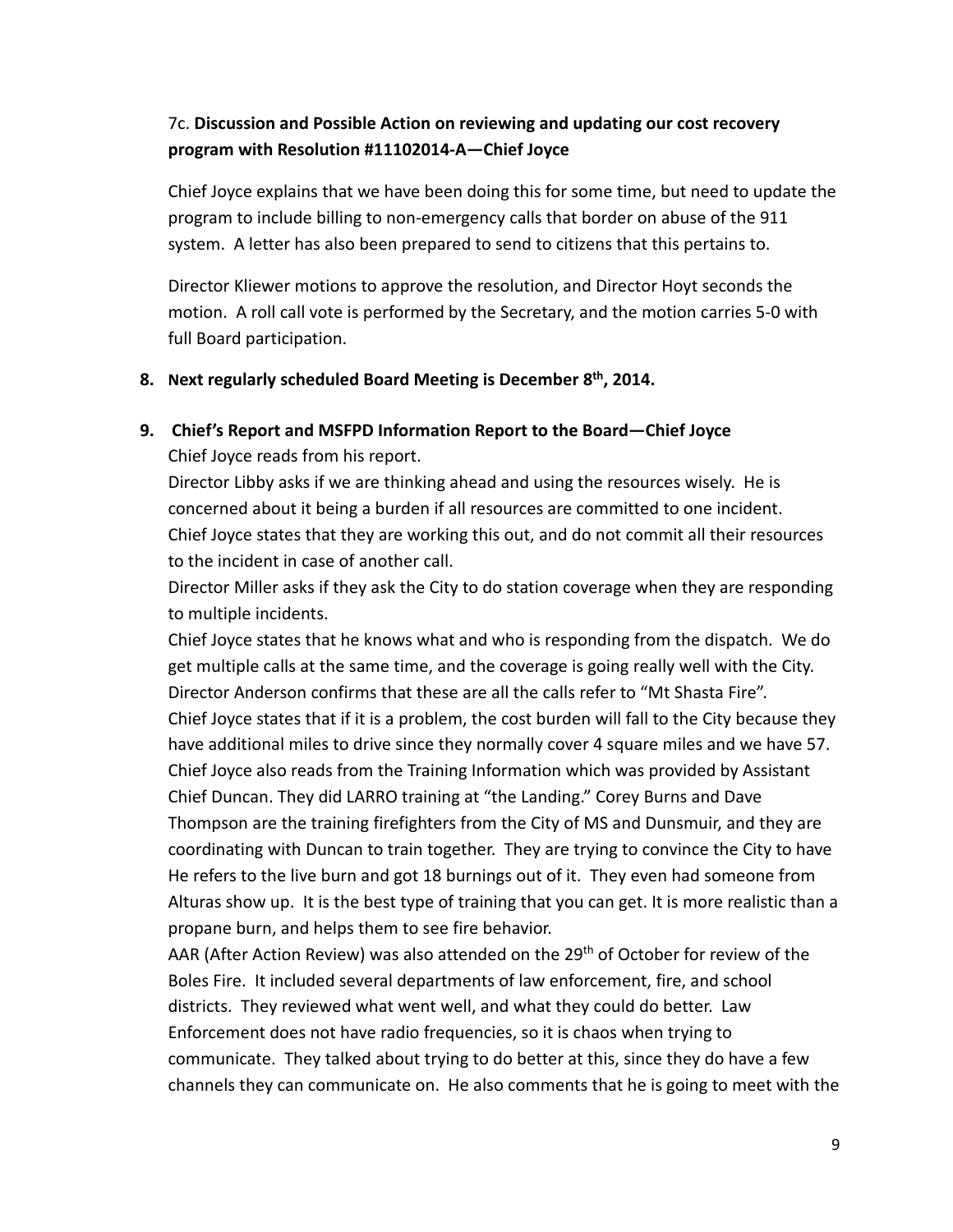school districts, and he found out with the Boles fire that they deviated from their plan because they only have a plan for structure fire, not a vegetation fire. They would have liked them to all meet up in the gym. Luckily the teachers had them walk to the high school immediately, but they could have been in the line of the fire. They would like to have two plans, one for structure and one for vegetation so that they can protect them, without having them walk in the head of the fire. It could have been really bad. The high school staged on the football field. The elementary gym is all brick with a metal roof, so they would have been ok staging there. The firefighters were going in and out of classrooms trying to find kids, because they had not let anyone know where they had gone.

He also highlights the ISO process. The person who came liked the mapping program with hydrants and water sources, with GPS location. He sent him the files with layers of the map. It was an easy process, and they are doing it every 4‐5 years, and are here for a couple of hours. He mentioned back when they had to do pumping for ISO that we don't ever have to do it again if we maintain the level of equipment we have. If we were to get rid of the water tender and get a smaller one, we would have to do it again. We would not have to do it if we add another tender. Alternative water source is what we are qualified for. There were several things that were accomplished for the five‐year plan; now we just need to update water sources and pre‐plans every year. Mt Shasta City went from a 5 to a 3. We were lower than the City and they have hydrants. Director Kliewer is concerned that Hammond Ranch may not have a driver for the water tender. Is there any opportunity for us to access it in an emergency? He is concerned about a hole in the defenses.

Director Miller states that the Chief is able to drive the tender there as well as a couple of the sleepers if he himself is not available.

Director Kliewer thinks that we should look at this before next fire season.

Chief Joyce states that they also have the forest service available. Water tenders aren't used in the initial attack in a vegetation fire. They are used later on in the incident when they are mopping up.

Director Libby states in that event they will get air support, mutual aid, and other support within minutes. You can't control the winds and intensity of the fire. Chief Joyce states that the initial spread was over within three hours.

Director Miller states that he is active with Driver Training and that Ken Rush helps with this. They take the copy to DMV, and then they are permanent drivers.

## **10. Discussion and Possible Action on Accepting Donations/MSFPD Association Updates— Director Libby.**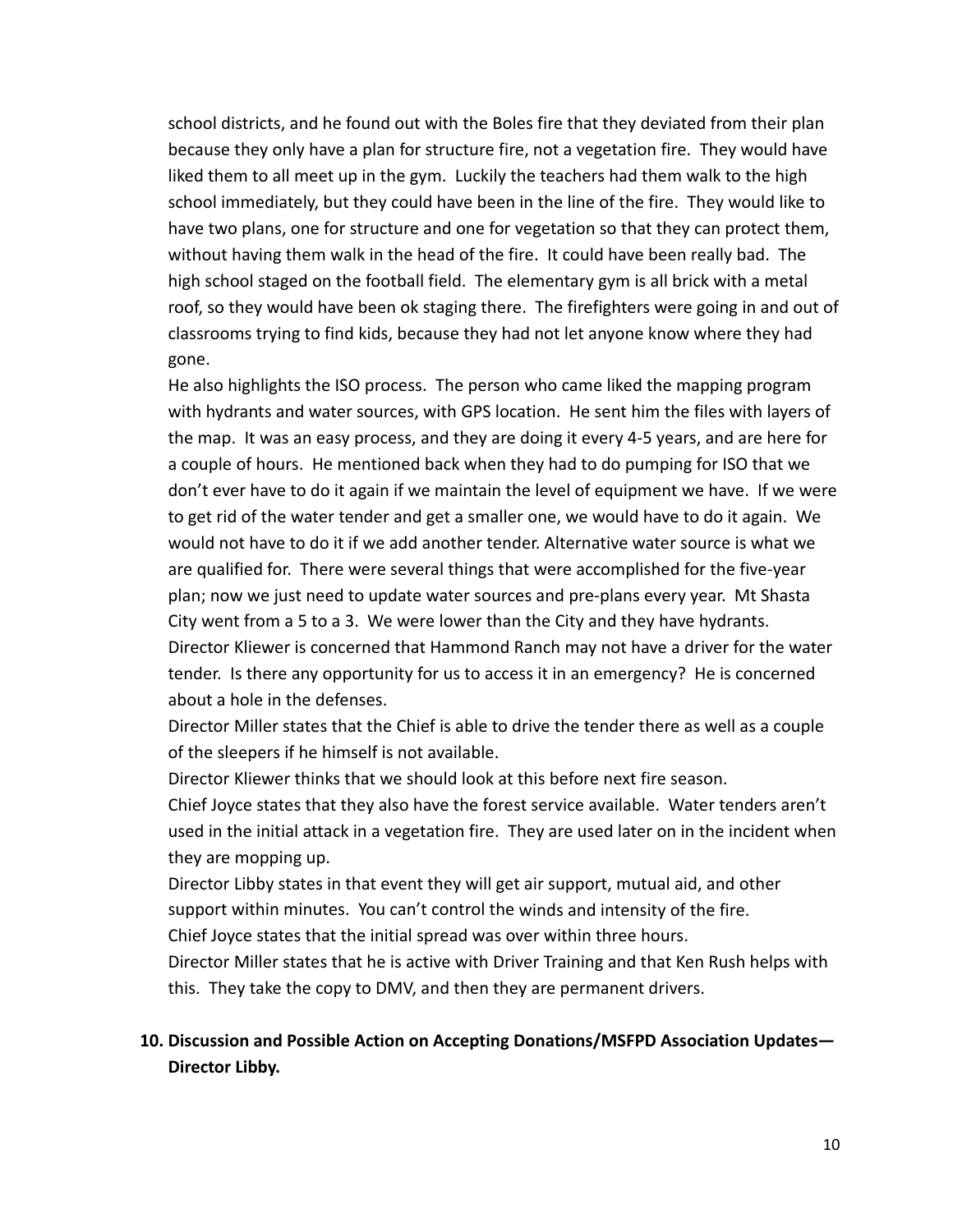The MSFPD Association covered the cost of \$616.23 for poles and cement bumpers for the Station. They have to do the steel rods to secure them. They also bought hats for the department \$221.66. He makes a motion to accept the cost at \$837.89 Director Hoyt seconds the motion.

#### **11. Mt Shasta Fire Protection District Newspaper article—Monthly Review**

The Board reviews the article. Director Anderson comments that it is a good write up on the MOU. Director Kliewer suggests that the public meetings for the City are added to the article. Chief Joyce states that they have two a month. Director Libby states that they are at the Community Service building on Alder. Chief Joyce confirms that this is the article for both the City and District. The first sentence shows that we will eventually change the heading to "Mt Shasta Fire".

Director Miller skips ahead to Board comments.

### **12. Fund Transfers**

None.

## **13. Payment of the Bills**

Director Anderson motions to pay the bills, Director Hoyt seconds the motion and the motion carries 5‐0 with full Board participation.

**14. Board Comments and Questions: At this time, members of the Board may ask questions of staff, request that reports be made at a later date, or ask to place an item on a subsequent agenda on any subject within the Committee's jurisdiction. In addition, the Board members may take this opportunity to make comments on any topic that is not on this agenda; however, no deliberation may be conducted and no decision may be made on such topics.**

Director Miller introduces Deborah from the Mt Shasta Herald, and tells her that they have just voted in a new Chair and Vice Chair, and that Jim Beem is our newest Board director. Deborah asks Chief Joyce about getting together with Matt Melo to do an article about both departments working together.

Director Miller thanks Evelyn Hoyt for her hard work on the Board, and gives her a plaque. The entire Board thanks her.

Evelyn Hoyt thanks the Board for the plaque, and all of their support.

Deborah takes a picture for the paper.

‐‐Director Miller goes back to item #12.‐‐

John Anderson welcomes Jim Beem to the Board. He asks Chief Joyce about the portable generator and lights.

Chief Joyce states that it runs fine. Jay the Mechanic from the City fixed it over the summer. We probably spent under \$400.

Director Libby notes that there was a Safety Meeting last week, and Secretary Patania passes out the minutes from the Safety Committee which is made up of himself, Assistant Chief Duncan, and Secretary Patania. They are reviewing the Loss Exposure Experience Plan (LEEP), and discussing AB2298 and looking at individual firefighters personal vehicles because we could be liable if they had an accident. The quote from an